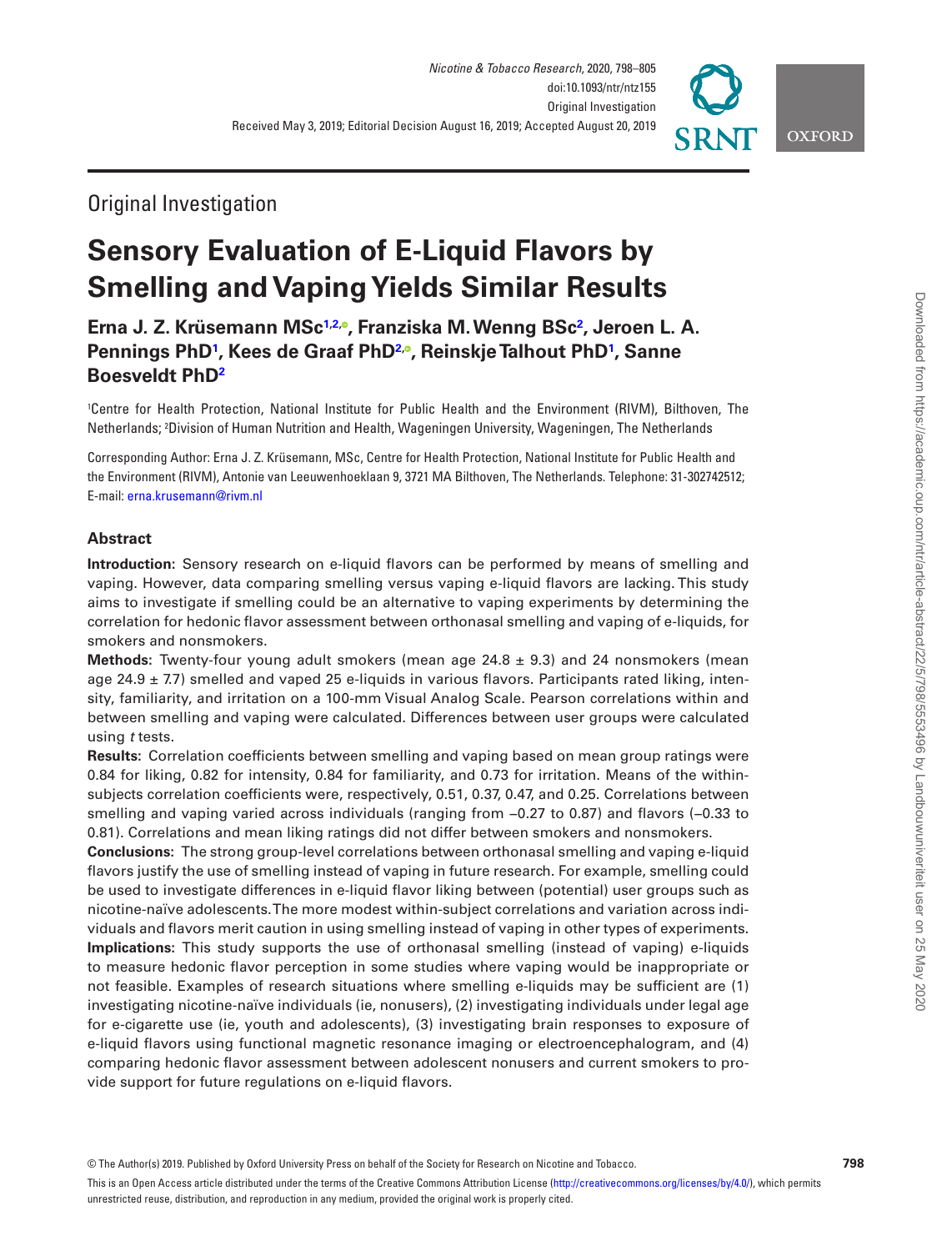#### **Introduction**

The use of electronic cigarettes (e-cigarettes) has become increas-ingly popular over the past years.<sup>[1](#page-6-0),[2](#page-6-1)</sup> Literature describes the var-iety of flavors being an important reason for e-cigarette use.<sup>[3](#page-6-2),[4](#page-6-3)</sup> Not surprisingly, the number and variety of flavors on the e-cigarette market has exploded,<sup>5</sup> for example, up to 245 unique flavors in the Netherlands in 2017 (A. Havermans, et al., unpublished data, 2019). While most e-cigarette users are concurrent or former smokers,<sup>6-8</sup> the availability of appealing flavors may also stimulate e-cigarette use among nonsmokers and adolescents.<sup>9-13</sup>

As e-cigarettes are less harmful than cigarettes,<sup>14-18</sup> smokers' health may benefit from using e-cigarettes compared to smoking combustible tobacco. However, as e-cigarettes are not safe, use among current nonusers and adolescents should be prevented.<sup>[14](#page-6-5)[,19](#page-6-6)</sup> Research showed that flavor use and preferences may differ between user groups.<sup>[8,](#page-6-7)[9](#page-6-8),20-22</sup> Thus, e-liquid flavors could be regulated in order to maximize public health benefits, and for this, research on flavor preferences among different user groups is needed.

Flavor perception is a combined sensation of olfactory stimuli (smell), gustatory stimuli (taste), and chemesthesis (touch).<sup>[23](#page-6-9)[,24](#page-6-10)</sup> Examples of chemesthetic sensations in the mouth are the burn of capsaicinoids in chili peppers and the cooling of menthol[.25](#page-6-11) Sensory flavor research can be conducted by means of smelling and tasting, that is, smelling and vaping when investigating e-liquid flavors. Smelling and vaping reflect two different ways of olfactory assessment: orthonasally, where ambient odors enter via the nose when we sniff, and retronasally, caused by the airflow from the back of the mouth and throat to the nose when we eat and swallow (similar to vaping). So far, sensory research on e-liquid perception is limited to a few vaping experiments.26–28 Whereas orthonasal smelling experiments only focus on the olfactory component of flavor perception, vaping evokes olfactory, gustatory, as well as chemesthetic sensations. However, although reflecting real consumer behavior, vaping experiments are associated with two important ethical restrictions regarding the study population. That is, participants are required to be over 18 years old, and, when investigating nicotine-containing e-liquids, should be experienced vapers or smokers because of the addictive effect of nicotine.[29](#page-6-12) These restrictions do not apply to smelling experiments, which thus provide the opportunity to investigate adolescents and nonusers. In addition, experiments based on smelling e-liquid flavors are faster and less expensive than vaping experiments, because they do not require the use of e-cigarettes. While orthonasal smelling experiments are a potential alternative approach for sensory research on e-liquids, sensory comparability of smelling and vaping data is yet unknown.

Previous research on food and beverages finds comparable results between orthonasal and retronasal perception. For example, studies on wine and Pisco spirits found comparable ratings between orthonasal (sniffing) and retronasal olfaction (sipping and swallow) in terms of descriptive profiling using trained panelists.<sup>[30](#page-6-13)[,31](#page-6-14)</sup> Furthermore, although neural responses seem to differ, it was shown that pleasantness ratings were comparable between orthonasal and retronasal presentation of chocolate odor.[32](#page-6-15) Another study found that liking, sweetness, and intensity of e-liquid flavors are primarily driven by the e-liquids' volatile compounds, indicating that e-liquid flavor perception more strongly depends on (retronasal) olfaction than on taste.<sup>33</sup> In line with this, we hypothesize that hedonic assessment of e-liquids by means of orthonasal smelling and vaping is comparable, and, thus, that smelling experiments could be used to replace vaping experiments.

To test this hypothesis, this study aims to investigate if hedonic evaluation of e-liquid flavors by orthonasal smelling is correlated with (retronasal) vaping ratings. In addition, the correlation between smelling and vaping will be determined for intensity, familiarity, and irritation, as these factors are known to influence liking.<sup>28,[34](#page-6-18),35</sup> As smokers are used to inhalation, flavor perception through vaping may differ between smokers and nonsmokers. Therefore, we also investigate if there are differences between smokers and nonsmokers.

# **Methods**

# Participants

Participants were recruited from Wageningen and surroundings (The Netherlands) by E-mail, social media, flyers, and word-of-mouth. Twenty-four smokers (50% female; mean age =  $24.8 \pm 9.3$ , range 18–54 years old) and 24 nonsmokers (50% female; mean age =  $24.9 \pm$ 7.7, range 20–55 years old) were included. Smokers reported to smoke more than 1 cigarette/day on average (mean =  $10.2 \pm 6.5$  cigarettes/ day) and not only in the weekends. Nonsmokers were required to have never smoked or have quit smoking for more than 12 months. Panel characteristics are shown in [Supplementary Table S1](http://academic.oup.com/ntr/article-lookup/doi/10.1093/ntr/ntz155#supplementary-data). Sample size  $(n = 24$  per group, accounting for potential dropout) was determined using a statistical algorithm with 1000 random samplings of a subset of the study population from preliminary smelling experiments (data not shown), and aimed at identifying a correlation coefficient of at least 0.25–0.45 (based on a correlation between liking and familiarity in the preliminary smelling experiments, as well as on correlations between liking and sweetness, coolness, harshness, and bitterness in previous literature<sup>28</sup>), with more than 95% power and significant at  $p < .01$ .

Participants were screened using a self-report questionnaire to: be between 18 and 55 years of age; be healthy; never have used an e-cigarette before; and have a good proficiency of the Dutch language. In addition, participants had to have normal olfactory function according to the Sniffin' Sticks identification test.<sup>36</sup> Exclusion criteria were: pregnancy or lactating; allergies for any of the product flavors under investigation in this study; employment at the Division of Human Nutrition and Health of Wageningen University; and participation in other medical-scientific research.

Participants who completed the study received a financial compensation; participants who did not pass the screening test received a gift voucher. All participants provided written informed consent at their first visit. The study was approved by the Medical Ethical Committee of Wageningen University (NL65748.081.18).

# Experimental Procedure

Eligible participants were invited for a screening session to determine their olfactory functioning. If they passed the olfactory test (≥12 correct answers out of  $16$ ),<sup>36</sup> they were familiarized with the Visual Analog Scale and the type of e-cigarette used in this study, by taking a maximum of five puffs and rating liking (*how much do you like this flavor?*). The e-cigarette contained a nicotine-free, unflavored e-liquid. Participants decided themselves whether to inhale the vape over their lungs or to directly exhale the vape from their mouth, as long as they did this consistently over all sessions (see [Supplementary Table S1](http://academic.oup.com/ntr/article-lookup/doi/10.1093/ntr/ntz155#supplementary-data)).

Test sessions took place in sensory booths, each equipped with a computer, water tap, and tissues. The room was accommodated with a controlled ventilation system of five air changes per hour. Participants were asked to refrain from using scented perfumes on test days, and from smoking, chewing gum, brushing their teeth, and eating or drinking anything apart from water at least 1 hour prior to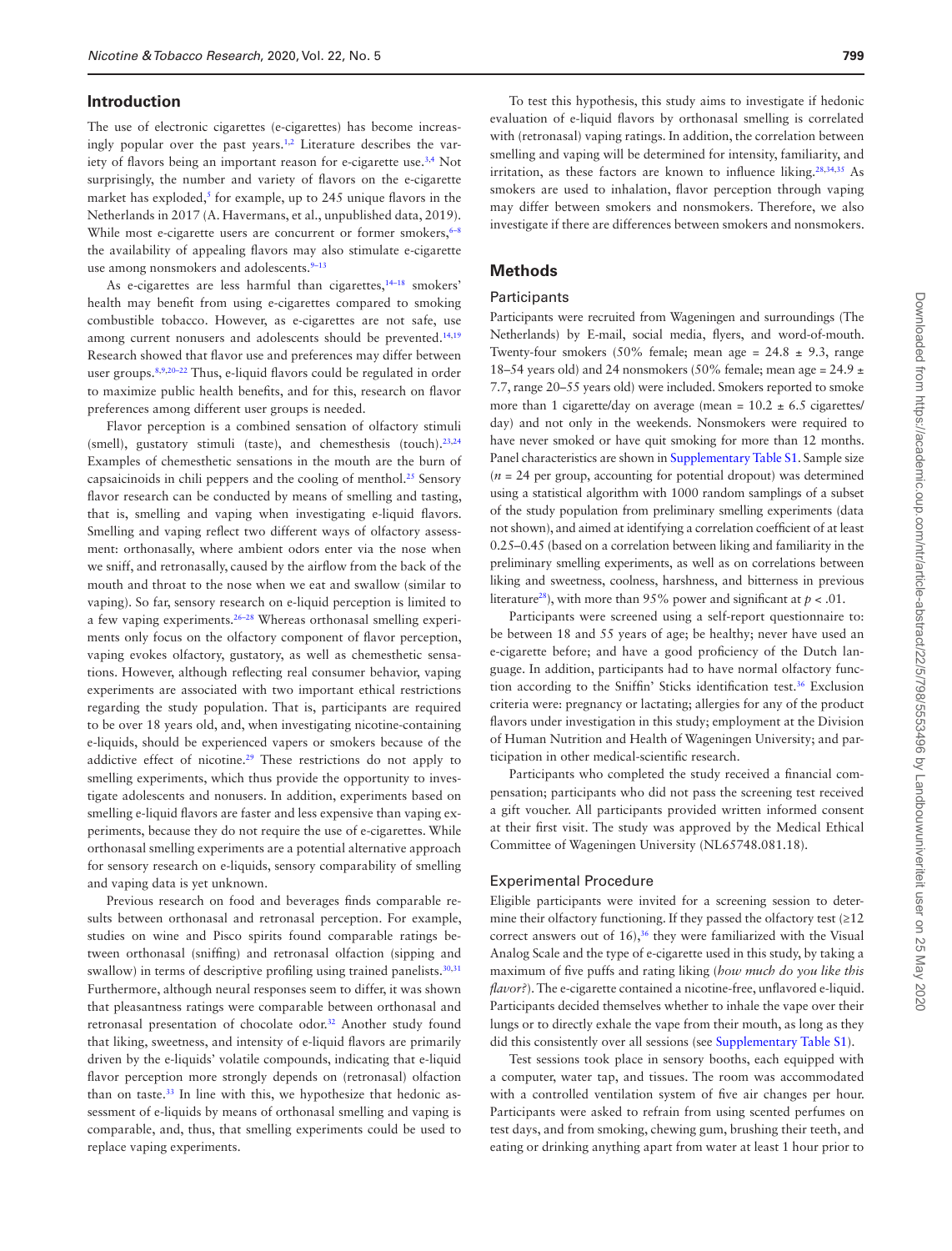the test sessions. Two smelling and two vaping sessions were scheduled during which participants assessed 25 e-liquid flavors in total (13 and 12 e-liquids per session) on liking, intensity, familiarity, and irritation. The order of the sessions was counterbalanced across individuals. The time between two sessions was at least 1 week.

Visual analog ratings were collected using EyeQuestion software (Logic8 BV, version 4.11.19). During the test sessions, participants were asked to take one puff (vaping sessions) or to smell the e-liquid sample once (smelling sessions). Between each product, a break of at least 30 seconds was installed to prevent olfactory adaptation. Within each session, the product sequence was randomized. All products were first assessed on liking (*how much do you like this odor/ flavor?*). Subsequently, after a 1-minute break, products were assessed on perceived intensity (*how strong do you perceive this odor/flavor?*), familiarity (*how familiar are you with this odor/flavor?*), and irritation (*to what extent does this odor/flavor give you an irritating feeling in your nose/mouth or throat?*). Participants were explicitly asked to only focus on the odor/flavor instead of on overall (vaping) experience. Participants were allowed to rinse their mouth with water between each sample. For hygienic purposes, fresh mouthpieces were used every time a participant assessed a new flavor. No adverse events occurred and all measures and conditions have been reported.

#### Materials and Equipment

During the training and test sessions, a 100-mm Visual Analog Scale was used to assess liking, intensity, familiarity, and irritation (left anchor at 10 mm: "Not at all," right anchor at 90 mm: "Extremely"). Twenty-five commercial e-liquids, from four different brands, were purchased from three online shops. E-liquids contained a base of 70% propylene glycol (PG) and 30% glycerin (VG), and 0 mg/ mL nicotine. In order to obtain a high variety of flavors, selection of e-liquid flavors was based on the different categories of our recently published e-liquid flavor wheel<sup>37</sup>: tobacco (American tobacco with hazelnut, Indonesian tobacco, and Oriental tobacco); menthol/ mint (mint and peppermint); nuts (hazelnut); spices (fennel and licorice); coffee/tea (coffee and cappuccino); alcohol (piña colada and whiskey); other beverages (cola and energy drink); fruit (strawberry, lemon, banana, and watermelon); dessert (cookie); candy (cotton candy and red candy); other sweets (caramel, chocolate, and vanilla); and unflavored (PG/VG base). For vaping, eGo-type e-cigarettes were used with a battery capacity of 900 mAh, constant voltage, and a coil resistance of 2 Ohm.

#### Sample Preparation

For smelling, 10 drops of an e-liquid were put in a 50-mL brown glass vial. For vaping, e-cigarette clearomizers were filled with sufficient e-liquid (with a maximum of 1.6 mL) and covered in tin foil to avoid visual cues. E-cigarettes and vials were labeled with a random three-digit code. Vials and e-cigarettes were cleaned and filled with e-liquid up to 2 days before each test session. The coil was replaced when cleaning the e-cigarettes. Every other week, a new set of e-liquids from the same batch was used. E-liquids were stored within their original package at room temperature. Vials and e-cigarettes filled with e-liquid were stored in the dark at room temperature.

# Data Analysis

Data were analyzed using R statistical software (version 3.5.1). No data were excluded. Results are presented for the whole group and separately for smokers and nonsmokers.

#### **Mean Ratings**

The mean score and standard error *over all flavors* were calculated for each variable, for both smelling and vaping, separately for smokers and nonsmokers. A constant value of 50 was subtracted in order to center ratings around zero. The effect of assessment type (smelling vs. vaping) and smoking status (smokers vs. nonsmokers) and their interaction were examined using a two-way ANOVA model. The model included the participant as a covariate to allow for repeated (paired) measurements per individual. To correct for multiple testing, Benjamini-Hochberg false discovery rate<sup>38</sup> adjusted *p* values of less than 5% were considered significant.

Next, *for each flavor separately*, mean scores and standard errors were calculated for each variable. For each flavor, differences between smelling and vaping were compared using paired *t* tests; smokers were compared to nonsmokers for liking using an unpaired *t* test. To correct for multiple testing, Benjamini–Hochberg false discovery rate<sup>38</sup> adjusted  $p$  values of less than 5% were considered significant.

## **Correlation Coefficients**

Since the correlations between smelling and vaping for each variable depend on data that can be assigned to participants  $(n = 48)$  as well as flavors  $(n = 25)$ ,<sup>39</sup> correlations were calculated in two different ways. First, for each variable (liking, intensity, familiarity, irritation), Pearson correlation coefficients between smelling and vaping were calculated for the mean ratings per flavor, thus based on 25 pairs of data. This was done for the whole group, and separately for smokers and nonsmokers. To determine if correlations for smokers and nonsmokers were significantly different from zero and from each other ( $p \le 0.01$ ), a Fisher's *Z*-transformation was applied in order to transform the sampling distribution of the Pearson correlations toward a normal distribution. Transformed correlations were compared using an unpaired *t* test, and  $p$  values  $\leq$  .01 were considered significant.

Secondly, to allow insight into individual participants, a Pearson correlation was calculated for each individual (ie, within-subjects correlations) for liking, intensity, familiarity, and irritation ratings. These individual correlations were Fisher's *Z*-transformed, and the overall average was calculated and back-transformed. This was done for the whole group, and separately for smokers and nonsmokers. Unpaired *t* tests on Fisher's *Z*-transformed correlations were used to determine if correlations for smokers and nonsmokers were significantly different from zero and from each other ( $p \leq .01$ ). In addition, to examine variability across flavors, a Pearson correlation between smelling and vaping was calculated for each of the 25 e-liquid flavors separately.

Finally, within smelling and vaping data, we calculated Pearson correlation coefficients between the four variables (using ratings across all participants and flavors). *T* tests were used to determine if correlations were significantly different from zero ( $p \le .05$ ).

# **Results**

# Mean Liking, Intensity, Familiarity, Irritation Ratings of E-Liquid Flavors

Mean ratings for liking, familiarity, and irritation showed no significant effects for assessment type, smoking status, and their interaction (see [Table 1](#page-3-0)). A significant interaction term was found for intensity (*p* = .01 after false discovery rate correction). Intensity ratings were higher for smelling compared to vaping (for both user groups), and nonsmokers rated the flavors as more intense compared to smokers (for both assessment types). The significant interaction reflects particularly low intensity ratings for assessment by means of vaping in smokers.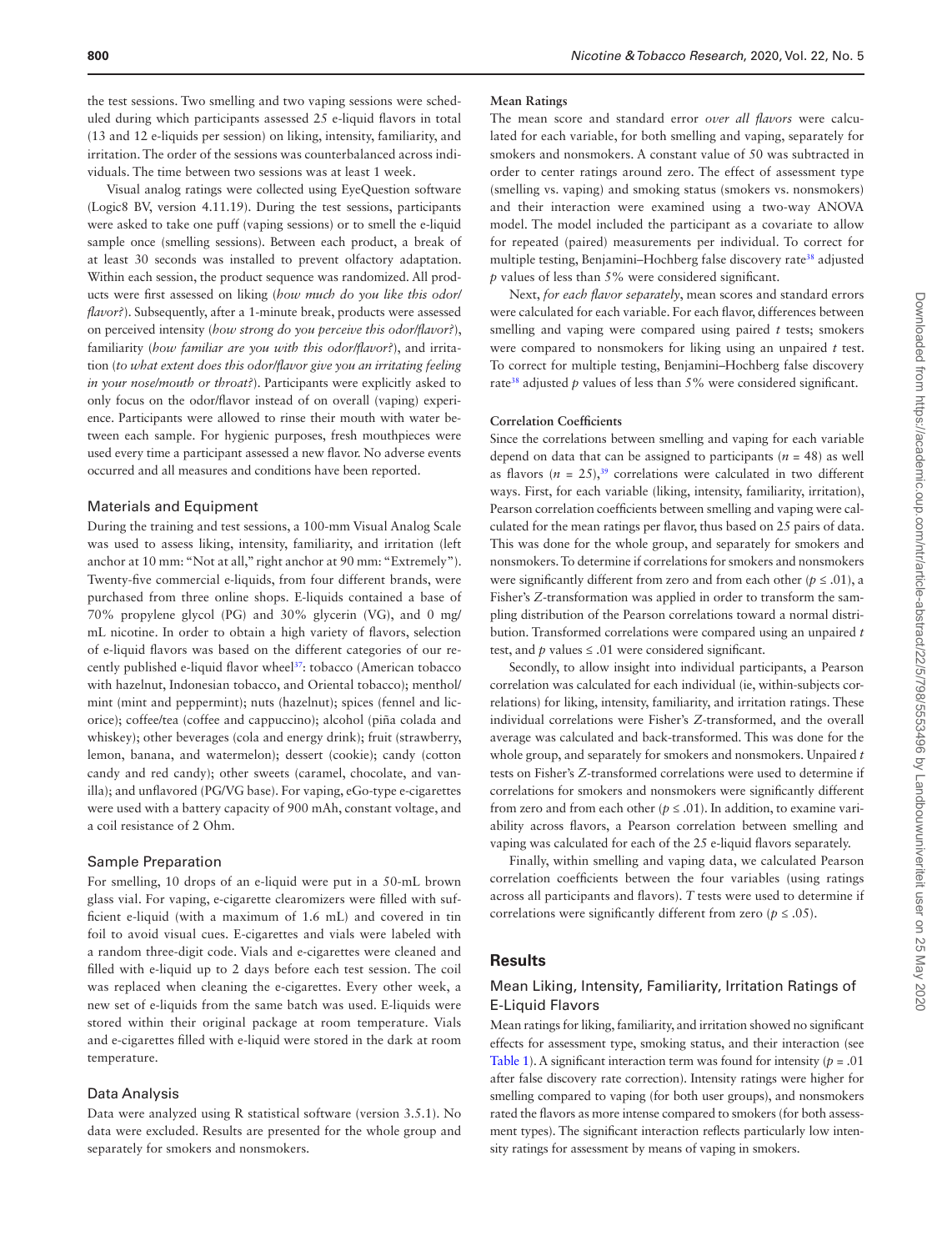For the individual e-liquid flavors, mean liking ratings did not significantly differ between smokers and nonsmokers. Furthermore, there were no significant differences between smokers and nonsmokers regarding intensity, familiarity, and irritation (except vaping of caramel, which scored significantly higher in intensity for nonsmokers compared to smokers;  $p = .04$  after false discovery rate correction). Information on mean ratings for liking, intensity, familiarity, and irritation for smelling and vaping of individual flavors can be found in [Supplementary Figures S1–S4](http://academic.oup.com/ntr/article-lookup/doi/10.1093/ntr/ntz155#supplementary-data).

#### Correlations Between Smelling and Vaping

The correlation coefficient between smelling and vaping for liking, based on mean group ratings, was 0.84. [Figure 1](#page-4-0) shows the correlation coefficients based on the mean smelling and vaping ratings of the whole group for all variables. The correlation coefficients separately for smokers and nonsmokers can be found in the [Supplementary Materials](http://academic.oup.com/ntr/article-lookup/doi/10.1093/ntr/ntz155#supplementary-data).

The mean of the within-subject correlations between smelling and vaping for liking was 0.51. [Table 2](#page-4-1) shows the means of the within-subject correlation coefficients for all variables. For each variable, correlations were significantly different from zero ( $p \leq .01$ ). None of the correlations differed significantly between smokers and nonsmokers. The correlations for liking separated by flavor and participant can be found in the [Supplementary Materials.](http://academic.oup.com/ntr/article-lookup/doi/10.1093/ntr/ntz155#supplementary-data)

#### Correlations Within Smelling and Vaping

[Table 3](#page-5-0) shows the correlation coefficients between ratings for liking, intensity, familiarity, and irritation over the whole group and all flavors. For both smelling and vaping, significant correlations were found between liking and familiarity ( $R = 0.45$  and  $R = 0.37$  for smelling and vaping, respectively), liking and irritation (*R* = −0.29 and *R* = −0.16), intensity and familiarity (*R* = 0.34 and *R* = 0.36), and between intensity and irritation ( $R = 0.35$  and  $R = 0.29$ ). In addition, for vaping, significant correlations were found between liking and intensity  $(R = -0.07)$  and between familiarity and irritation  $(R = 0.08)$ .

# **Discussion**

This study aimed to investigate if hedonic evaluation of e-liquid flavors by orthonasal smelling is correlated with (retronasal) vaping ratings. We found strong positive group-level correlations and more modest within-subject correlations between smelling and vaping for ratings of liking, intensity, familiarity, and irritation of e-liquid flavors. Correlations between smelling and vaping varied across individuals and flavors, but did not differ between smokers and nonsmokers.

The strong positive correlations between smelling and vaping are in line with previous studies that found comparable results between

orthonasal and retronasal perception of food products.30–32,[40](#page-6-24)[,41](#page-6-25) This can be explained by physiological reasons, as both orthonasal (smelling) and retronasal smell (vaping) cause the volatile flavor molecules to be sensed by the same olfactory receptors located in the nasal epithelium. The strong group-level correlations between smelling and vaping justify the use of orthonasal smelling (instead of vaping) e-liquids to measure hedonic flavor perception in studies where vaping would be inappropriate or not feasible. Examples of such research situations are investigating nicotine-naïve individuals (ie, nonusers) or individuals under legal age for e-cigarette use (ie, youth and adolescents). In addition, smelling can be used to compare hedonic flavor assessment between adolescent nonusers and current smokers, providing support for future regulations on e-liquid flavors. Finally, neural responses to e-liquid flavor/odor exposure (eg, using functional magnetic resonance imaging or electroencephalogram) can help to better understand the role of flavors in liking of and reward from e-cigarettes.

This study showed that the correlations between smelling and vaping varied across flavors. The correlation between smelling and vaping for liking of whiskey flavor was negative, potentially because the whiskey-flavored e-liquid received the lowest ratings for liking. The positive correlations for other flavors varied from modest to strong (see [Supplementary Material\)](http://academic.oup.com/ntr/article-lookup/doi/10.1093/ntr/ntz155#supplementary-data). As we used only one or two e-liquids to represent a main flavor category, the across-flavors variability in correlation coefficients could be assigned to the individual products selected rather than to flavor categories in general. Consequently, smelling experiments can be used in the future to investigate overall flavor liking among different user groups. However, in order to investigate differences between flavor categories or even between individual flavors, each category or individual flavor should be represented by multiple e-liquids from various subcategories (eg, e-liquids with a mojito, beer, and rum flavor to represent the "alcohol" category) or brands (eg, multiple strawberry- or orangeflavored e-liquids from different brands).

# Correlations Within Smelling and Vaping

The correlations within smelling and vaping showed that liking was positively correlated with familiarity and negatively with irritation, which is in line with previous literature.<sup>[28](#page-6-17),35</sup> There was no correlation for smelling between liking and intensity, and a low negative correlation for vaping (ie, the higher the intensity ratings, the less a flavor was liked). This could be explained by the typically nonlinear, inverted "U" shaped relation between intensity and liking, where liking first increases with physical (or sensory) intensity, peaks, and then decreases[.42](#page-6-26) Since commercial e-liquids were used, it may be assumed that the flavors were designed to have an intensity that results in optimal liking ratings (peak of the curve). Following the inverted

<span id="page-3-0"></span>**Table 1.** Group Means (±SE) and Two-Way ANOVA *p* Values for Liking, Intensity, Familiarity, and Irritation Ratings

|             | Smokers ( $n = 24$ ) |                 | Nonsmokers ( $n = 24$ ) |                 | Two-way ANOVA (FDR corrected p values) |                |             |  |
|-------------|----------------------|-----------------|-------------------------|-----------------|----------------------------------------|----------------|-------------|--|
|             | Smelling             | Vaping          | Smelling                | Vaping          | Assessment type                        | Smoking status | Interaction |  |
| Liking      | $-1.4 \pm 1.0$       | $0.8 \pm 0.9$   | $1.2 \pm 0.9$           | $-0.1 \pm 0.9$  | .39                                    | .17            | .17         |  |
| Intensity   | $9.6 \pm 0.8$        | $3.5 \pm 0.8$   | $12.1 \pm 0.8$          | $11.4 \pm 0.8$  | .56                                    | .17            | $.01*$      |  |
| Familiarity | $7.0 \pm 1.0$        | $2.5 \pm 1.1$   | $4.8 \pm 1.0$           | $2.1 \pm 1.1$   | .17                                    | .23            | .43         |  |
| Irritation  | $-22.1 \pm 0.9$      | $-26.2 \pm 0.8$ | $-23.5 \pm 0.8$         | $-25.5 \pm 0.8$ | .17                                    | .27            | .27         |  |

FDR = false discovery rate. The ANOVA model included assessment type (smelling vs. vaping) and smoking status (smokers vs. nonsmokers). Data were collected on a 0- to 100-mm Visual Analog Scale (anchored "not at all" to "extremely") and centered around zero by subtracting a constant value of 50. \*Significant (*p* ≤ .05) after FDR correction.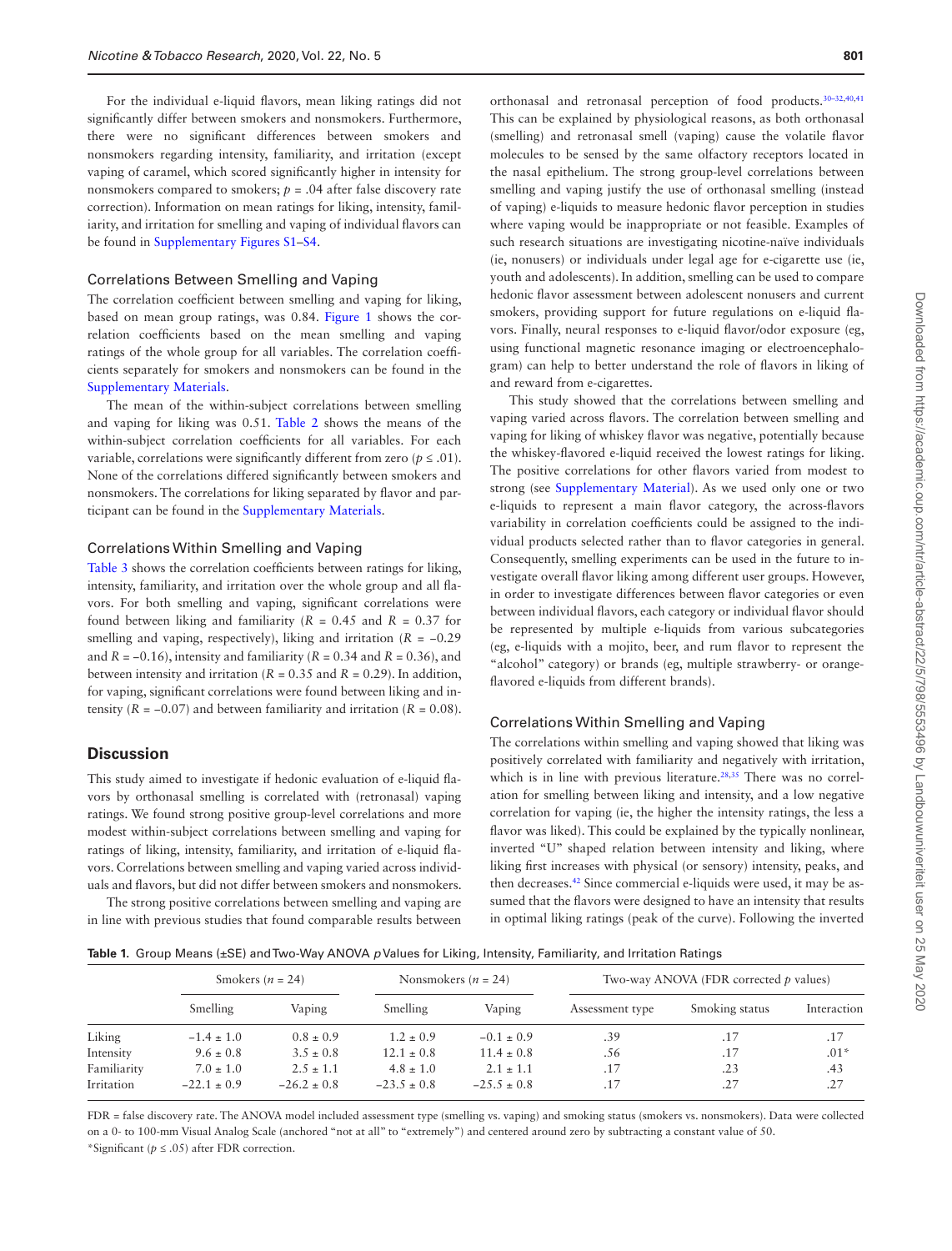

<span id="page-4-0"></span>Figure 1. Correlation coefficients between smelling and vaping based on the mean group ratings of each of the 25 products, for liking (top left), intensity (top right), familiarity (bottom left), and irritation (bottom right). Each dot represents the mean group rating for a product on a 100-mm Visual Analog Scale. The same data are presented as mean of within-subject correlation coefficients in [Table 2](#page-4-1).

<span id="page-4-1"></span>**Table 2.** Mean of the 48 Within-Subjects Correlation Coefficients Between Smelling and Vaping for Liking, Intensity, Familiarity, and Irritation, for the Whole Group (*n* = 48) and Separately for Smokers (*n* = 24) and Nonsmokers (*n* = 24)

|             | Whole group | Smokers | Nonsmokers | p Value* |
|-------------|-------------|---------|------------|----------|
| Liking      | 0.51        | 0.49    | 0.54       | .48      |
| Intensity   | 0.37        | 0.34    | 0.40       | .28      |
| Familiarity | 0.47        | 0.44    | 0.50       | .31      |
| Irritation  | 0.25        | 0.21    | 0.29       | .24      |

The same data are presented as correlation coefficients based on mean group ratings in [Figure 1.](#page-4-0)

\*Correlations between smokers and nonsmokers were considered significantly different if  $p \leq .01$ .

"U" shaped curve, higher intensity ratings would then indeed result in lower ratings for liking. This is supported by, for instance, outcomes for the strawberry-flavored e-liquid: for smelling, mean intensity ratings were much higher and, consequently, mean liking ratings were much lower than for vaping.

In addition, this study found higher intensity ratings for smelling than for vaping. In line with this, previous research showed that odors presented in an orthonasal way were rated as more intense than odors administered in a retronasal way[.40,](#page-6-24)[41](#page-6-25) An explanation may be that odors are typically encountered at higher concentrations

during orthonasal perception of liquids versus retronasal perception.[40,](#page-6-24)[43](#page-6-27) Therefore, it should be taken into account that orthonasal compared to retronasal presentation of e-liquid flavors may require lower concentrations to produce the same intensity when replacing future vaping experiments by smelling experiments. Future research is needed to determine an optimal and consistent e-liquid intensity for conducting smelling experiments. A possible approach may be heating the e-liquids, as increasing temperature may change flavor perception due to an increased release of volatile molecules[.44,](#page-7-0)[45](#page-7-1)

#### Comparing Smokers and Nonsmokers

This study found that smokers perceived the flavors as less intense than nonsmokers did; intensity ratings were particularly low for assessment by means of vaping in smokers. Although smokers are more prone to olfactory dysfunction than nonsmokers,<sup>46</sup> we only included participants with normal olfactory function in our study. However, smokers may have rated intensity during vaping lower because they are used to inhale smoke.

In addition, we found that the flavors rated highest and lowest in liking differed between smokers and nonsmokers (see [Supplementary](http://academic.oup.com/ntr/article-lookup/doi/10.1093/ntr/ntz155#supplementary-data)  [Material](http://academic.oup.com/ntr/article-lookup/doi/10.1093/ntr/ntz155#supplementary-data)). Whereas liking was highest for mint and peppermint among smokers, sweet flavors such as strawberry, watermelon, and caramel scored highest for liking among nonsmokers. Although this may suggest a trend that is in line with previous literature, $12$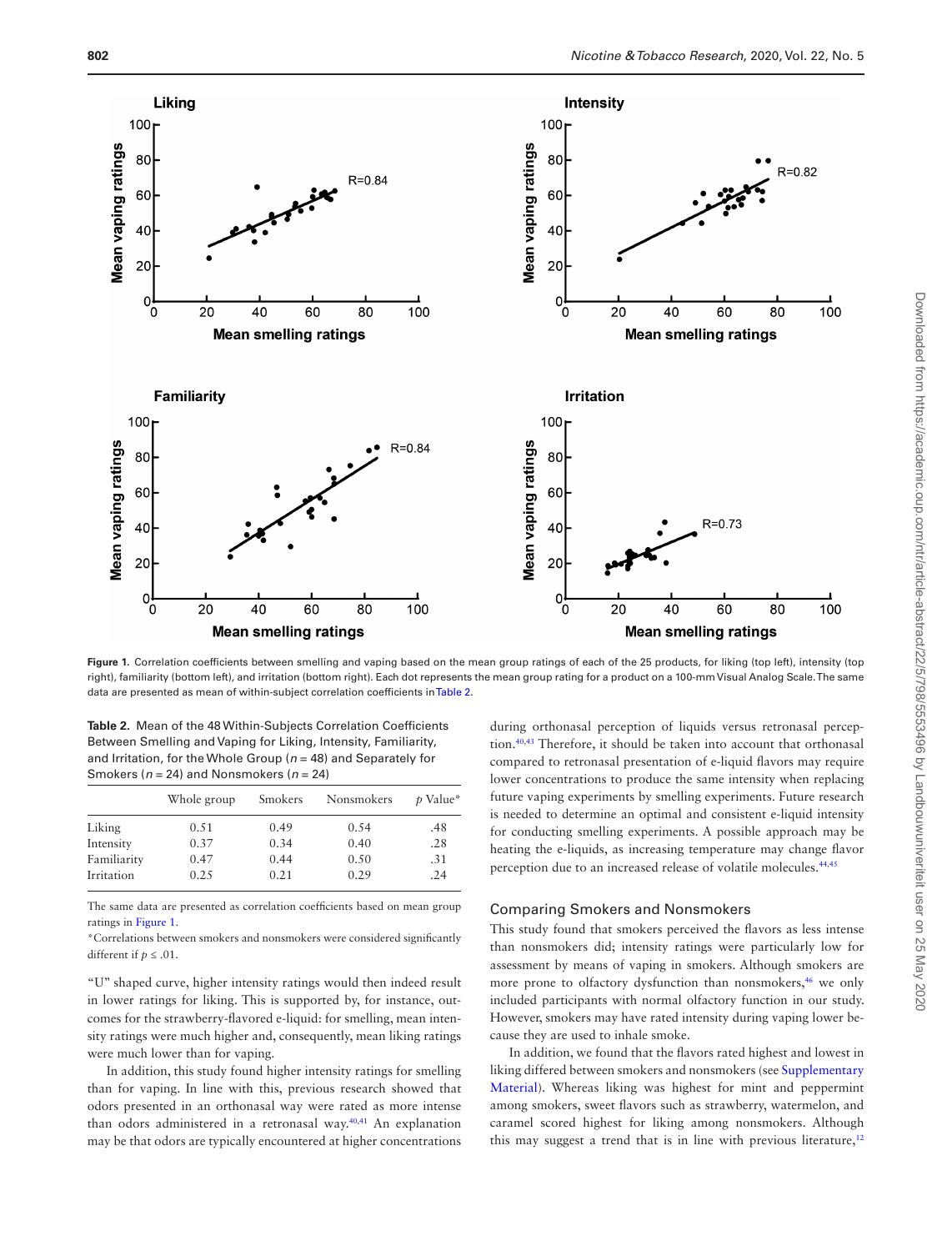|             | Smelling |           |             |            | Vaping |           |             |            |
|-------------|----------|-----------|-------------|------------|--------|-----------|-------------|------------|
|             | Liking   | Intensity | Familiarity | Irritation | Liking | Intensity | Familiarity | Irritation |
| Liking      | 1.00     | $-0.04$   | $0.45*$     | $-0.29*$   | 1.00   | $-0.07*$  | $0.37*$     | $-0.16*$   |
| Intensity   |          | 1.00      | $0.34*$     | $0.35*$    |        | 1.00      | $0.36*$     | $0.29*$    |
| Familiarity |          |           | 1.00        | 0.02       |        |           | 1.00        | $0.08*$    |
| Irritation  |          |           |             | 1.00       |        |           |             | 1.00       |

<span id="page-5-0"></span>**Table 3.** Pearson Correlation Coefficients Between Liking, Intensity, Familiarity, and Irritation, for Smelling and Vaping, for Smokers and Nonsmokers Combined

\*Significantly different from zero (*p* ≤ .05).

differences in flavor liking between smokers and nonsmokers were not significant. A reason for this may be that we asked participants to focus on flavor perception only (*how much do you like this flavor?*) rather than creating an e-cigarette context (eg, *how much would you like to try an e-cigarette with this flavor?*). Because liking depends on context factors<sup>42</sup> and flavor preference in an e-cigarette context may differ between user groups,<sup>[8,](#page-6-7)[9](#page-6-8),20-22</sup> differences in hedonic flavor assessment between user groups may have been found if questions were to be asked in an e-cigarette context. In addition, as people are often unable to identify unlabeled flavors without a predefined list of verbal descriptors to choose from<sup>47</sup> and learned associations from previous experiences can influence the hedonic perception,<sup>48</sup> outcomes may have been different if participants would be aware of the specific flavors used in this study. Overall, our study design was chosen to determine the correlation between smelling and vaping for liking of e-liquid flavors. Future research investigating differences in flavor liking between user groups, for example, using smelling experiments, would benefit from creating an e-cigarette context and labeling the flavors under investigation.

# Strengths of This Study

A strength of this study was that we included participants who had never used an e-cigarette; thus, outcomes were not influenced by prior vaping experiences. In addition, the panel consisted of a balanced number of smokers and nonsmokers (50% were smokers), and both user groups had a similar mean age and equal male/female ratio (50% were male). Finally, we selected e-liquid flavors from all different flavor categories<sup>37</sup> and covered a wide hedonic range in order to rule out strong influences from individual flavors on the overall correlations.

#### Limitations and Future Directions

The more modest within-subject correlations, variation across individuals, and variation across specific e-liquid flavors found in this study suggest that future research is needed to investigate whether the use of smelling instead of vaping is applicable to other research situations. First, this study used nicotine-free e-liquids (for ethical reasons), but the use of nicotine-containing e-liquids may have resulted in different outcomes. That is, nicotine may be expected to evoke taste and chemesthetic sensations during vaping (ie, bitterness and harshness) that contribute to flavor (dis)liking. As these sensations cannot be perceived by means of orthonasal smelling, a research situation that includes nicotine-containing e-liquids may yield lower correlations between hedonic smelling and vaping ratings. In addition, nicotine may cause participants to have more difficulties restricting their ratings to odor/flavor perception without being influenced by the overall vaping experience. Future studies are thus necessary to determine the degree to which smelling and vaping ratings align when using nicotine-containing e-liquids.

Second, even though previous literature showed that e-liquid flavor perception more strongly depends on (retronasal) olfaction than on taste,<sup>33</sup> it would be interesting to investigate the role of taste in orthonasal assessment of e-liquid flavors (eg, via learned associations). Additionally, it should be noted that e-liquids with an identical flavor label (eg, melon from brand A and melon from brand B) might not consist of the same mixture of odor molecules and thus differ in the response pattern in the olfactory epithelium and beyond.<sup>49</sup> Hence, while our results justify orthonasal assessment of affective responses, additional research is needed to determine whether orthonasal smelling can also be used for assessments of sensory (perceptual) responses such as descriptive odor profiles of e-liquids. Finally, as smelling experiments were previously used to identify characterizing flavors in cigarettes and roll-your-own tobacco,<sup>50</sup> future research could focus on expanding the current results to flavors in other product types such as water pipe, cigars, and heated tobacco products.

# Concluding Remarks

We are the first to show that hedonic evaluation through orthonasal (smelling) and retronasal assessment (vaping) of e-liquid flavors yields comparable results, for both smokers and nonsmokers. This finding justifies the use of orthonasal smelling instead of vaping in several future studies, for example, investigating individuals who are nicotine-naïve (ie, nonusers) or under legal age for e-cigarette use (ie, adolescents). Thus, smelling experiments, also being faster and less expensive than vaping, might be used to provide support for future regulations on e-liquid flavors. However, the more modest withinsubject correlations and variation across individuals and specific e-liquid flavors suggest that the use of smelling instead of vaping may not be applicable to all research situations (eg, for nicotinecontaining e-liquids). Additional research is necessary to understand which variables tend to dissociate smelling versus vaping ratings.

# **Supplementary Material**

Supplementary data are available at *Nicotine and Tobacco Research* online.

# **Funding**

This work was supported by the Dutch Ministry of Health, Welfare and Sport (project number 5.7.1).

# **Declaration of Interests**

None declared.

# **Acknowledgments**

The authors would like to acknowledge Henriëtte Fick, Ineke Klopping-Ketelaars, Ilse Polet, and Anne van de Wiel for their support in carrying out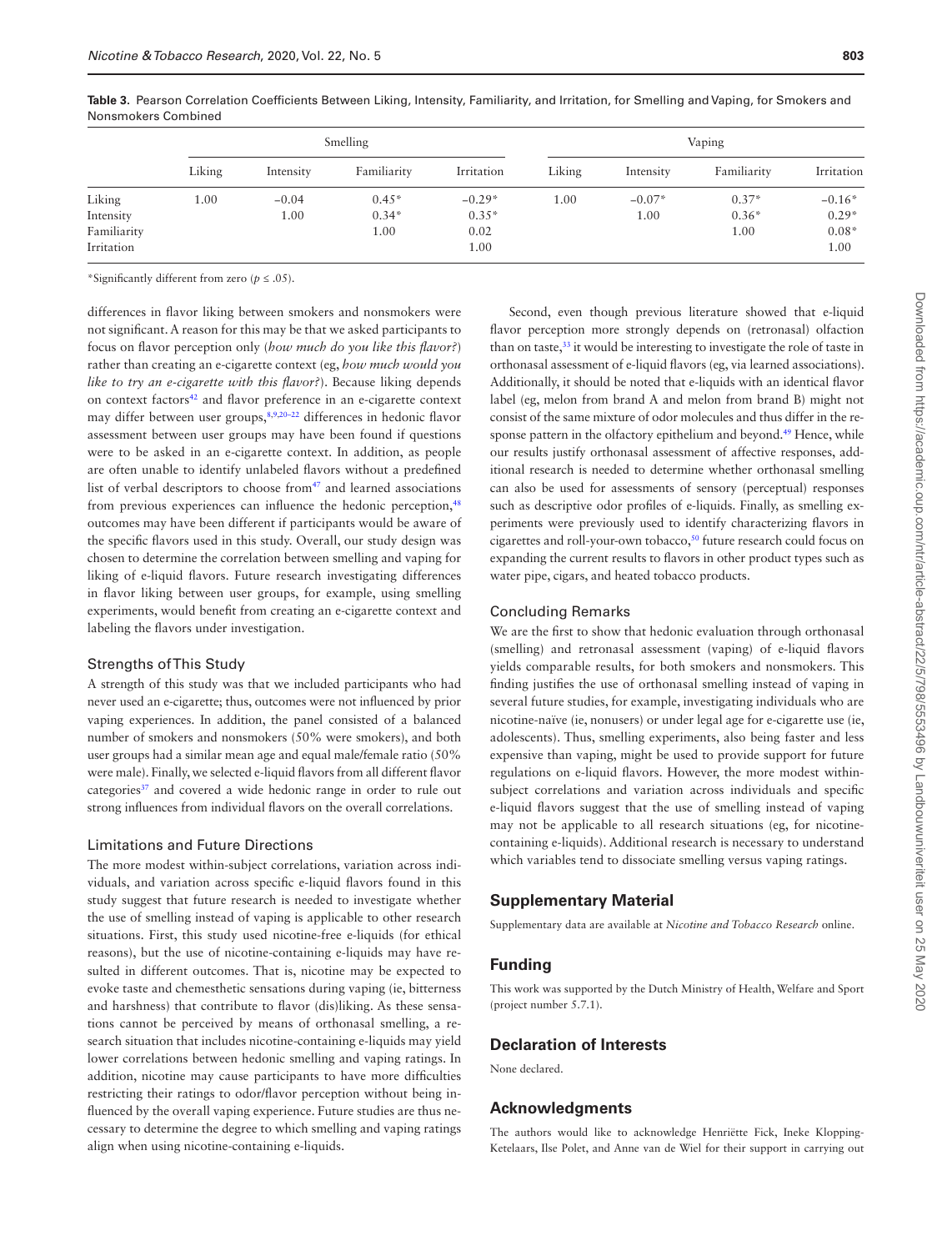the study. The authors gratefully thank Anne Havermans for her critical feedback on the manuscript.

# **References**

- <span id="page-6-0"></span>1. Filippidis FT, Laverty AA, Gerovasili V, Vardavas CI. Two-year trends and predictors of e-cigarette use in 27 European Union member states. *Tob Control*. 2017;26(1):98–104.
- <span id="page-6-1"></span>2. McMillen RC, Gottlieb MA, Shaefer RM, Winickoff JP, Klein JD. Trends in electronic cigarette use among U.S. adults: use is increasing in both smokers and nonsmokers. *Nicotine Tob Res*. 2015;17(10):1195–1202.
- <span id="page-6-2"></span>3. Romijnders K, van Osch L, de Vries H, Talhout R. Perceptions and reasons regarding e-cigarette use among users and non-users: a narrative literature review. *Int J Environ Res Public Health*. 2018;15(6). doi: 10.3390/ ijerph15061190.
- <span id="page-6-3"></span>4. Zare S, Nemati M, Zheng Y. A systematic review of consumer preference for e-cigarette attributes: flavor, nicotine strength, and type. *PLoS One*. 2018;13(3):e0194145.
- <span id="page-6-4"></span>5. Zhu SH, Sun IY, Bonnevie E, et al. Four hundred and sixty brands of e-cigarettes and counting: implications for product regulation. *Tob Control*. 2014;23(suppl 3):iii3–iii9.
- 6. Diamantopoulou E, Barbouni A, Merakou K, Lagiou A, Farsalinos K. Patterns of e-cigarette use, biochemically verified smoking status and self-reported changes in health status of a random sample of vapeshops customers in Greece [published online ahead of print January 11, 2019]. *Intern Emerg Med*. 2019. doi: 10.1007/s11739-018-02011-1.
- 7. Pepper JK, Brewer NT. Electronic nicotine delivery system (electronic cigarette) awareness, use, reactions and beliefs: a systematic review. *Tob Control*. 2014;23(5):375–384.
- <span id="page-6-7"></span>8. Russell C, McKeganey N, Dickson T, Nides M. Changing patterns of first e-cigarette flavor used and current flavors used by 20,836 adult frequent e-cigarette users in the USA. *Harm Reduct J*. 2018;15(1):33.
- <span id="page-6-8"></span>9. Harrell MB, Weaver SR, Loukas A, et al. Flavored e-cigarette use: characterizing youth, young adult, and adult users. *Prev Med Rep*. 2017;5:33–40.
- 10. Kong G, Morean ME, Cavallo DA, Camenga DR, Krishnan-Sarin S. Reasons for electronic cigarette experimentation and discontinuation among adolescents and young adults. *Nicotine Tob Res*. 2015;17(7):847–854.
- 11. Pepper JK, Ribisl KM, Brewer NT. Adolescents' interest in trying flavoured e-cigarettes. *Tob Control*. 2016;25(suppl 2):ii62–ii66.
- <span id="page-6-28"></span>12. Huang LL, Baker HM, Meernik C, Ranney LM, Richardson A, Goldstein AO. Impact of non-menthol flavours in tobacco products on perceptions and use among youth, young adults and adults: a systematic review. *Tob Control*. 2017;26(6):709–719.
- 13. Villanti AC, Johnson AL, Ambrose BK, et al. Flavored tobacco product use in youth and adults: findings from the first wave of the PATH study (2013- 2014). *Am J Prev Med*. 2017;53(2):139–151.
- <span id="page-6-5"></span>14. Prochaska JJ. The public health consequences of e-cigarettes: a review by the National Academies of Sciences. A call for more research, a need for regulatory action. *Addiction*. 2019;114(4):587–589.
- 15. Chen J, Bullen C, Dirks K. A comparative health risk assessment of electronic cigarettes and conventional cigarettes. *Int J Environ Res Public Health*. 2017;14(4). doi:10.3390/ijerph14040382.
- 16. Goniewicz ML, Gawron M, Smith DM, Peng M, Jacob P 3rd, Benowitz NL. Exposure to nicotine and selected toxicants in cigarette smokers who switched to electronic cigarettes: a longitudinal within-subjects observational study. *Nicotine Tob Res*. 2017;19(2):160–167.
- 17. Ratajczak A, Feleszko W, Smith DM, Goniewicz M. How close are we to definitively identifying the respiratory health effects of e-cigarettes? *Expert Rev Respir Med*. 2018;12(7):549–556.
- 18. Levy DT, Borland R, Lindblom EN, et al. Potential deaths averted in USA by replacing cigarettes with e-cigarettes. *Tob Control*. 2018;27(1):18–25.
- <span id="page-6-6"></span>19. McRobbie H. Modelling the population health effects of e-cigarettes use: current data can help guide future policy decisions. *Nicotine Tob Res*. 2017;19(2):131–132.
- 20. Schneller LM, Bansal-Travers M, Goniewicz ML, McIntosh S, Ossip D, O'Connor RJ. Use of flavored electronic cigarette refill liquids among

adults and youth in the US-results from Wave 2 of the Population Assessment of Tobacco and Health Study (2014-2015). *PLoS One*. 2018;13(8):e0202744.

- 21. O'Connor RJ, Fix BV, McNeill A, et al. Characteristics of nicotine vaping products used by participants in the 2016 ITC four country smoking and vaping survey [published online ahead of print January 31, 2019]. *Addiction*. 2019. doi:10.1111/add.14571.
- 22. Berg CJ. Preferred flavors and reasons for e-cigarette use and discontinued use among never, current, and former smokers. *Int J Public Health*. 2016;61(2):225–236.
- <span id="page-6-9"></span>23. Spence C. Multisensory flavor perception. *Cell*. 2015;161(1):24–35.
- <span id="page-6-10"></span>24. Green BG. Chemesthesis: pungency as a component of flavor. *Trends Food Sci Tech*. 1996;7(12):415–420.
- <span id="page-6-11"></span>25. McDonald ST, Bolliet DA, Hayes JE. *Chemesthesis: Chemical Touch in Food and Eating*. John Wiley & Sons, Ltd.; 2016:1–7.
- 26. Goldenson NI, Kirkpatrick MG, Barrington-Trimis JL, et al. Effects of sweet flavorings and nicotine on the appeal and sensory properties of e-cigarettes among young adult vapers: application of a novel methodology. *Drug Alcohol Depend*. 2016;168:176–180.
- 27. Rosbrook K, Green BG. Sensory effects of menthol and nicotine in an e-cigarette. *Nicotine Tob Res*. 2016;18(7):1588–1595.
- <span id="page-6-17"></span>28. Kim H, Lim J, Buehler SS, et al. Role of sweet and other flavours in liking and disliking of electronic cigarettes. *Tob Control*. 2016;25(suppl  $2$ :ii 55–ii61.
- <span id="page-6-12"></span>29. Caggiula AR, Donny EC, Palmatier MI, Liu X, Chaudhri N, Sved AF. The role of nicotine in smoking: a dual-reinforcement model. *Nebr Symp Motiv*. 2009;55:91–109.
- <span id="page-6-13"></span>30. Peña Y, Lillo M, Latrille E, et al. Comparison between odour and aroma profiles of Chilean Pisco spirit. *Food Qual Prefer*. 2005;16:59–70.
- <span id="page-6-14"></span>31. Aubry V, Etievant P, Sauvageot F, Issanchou S. Sensory analysis of Burgundy Pinot Noir wines: a comparison of orthonasal and retronasal profiling. *J Sens Stud*. 1999;14:97–117.
- <span id="page-6-15"></span>32. Small DM, Gerber JC, Mak YE, Hummel T. Differential neural responses evoked by orthonasal versus retronasal odorant perception in humans. *Neuron*. 2005;47(4):593–605.
- <span id="page-6-16"></span>33. Rosbrook K, Green B. The role of taste and olfaction in the sweetness of e-cigarette flavors. *Chem Senses*. 2018;43(4):e84.
- <span id="page-6-18"></span>34. McBride RL. Stimulus range influences intensity and hedonic ratings of flavour. *Appetite*. 1985;6(2):125–131.
- <span id="page-6-19"></span>35. Zandstra EH, De Graaf C, Mela DJ, Van Staveren WA. Short- and long-term effects of changes in pleasantness on food intake. *Appetite*. 2000;34(3):253–260.
- <span id="page-6-20"></span>36. Hummel T, Kobal G, Gudziol H, Mackay-Sim A. Normative data for the "Sniffin' Sticks" including tests of odor identification, odor discrimination, and olfactory thresholds: an upgrade based on a group of more than 3,000 subjects. *Eur Arch Otorhinolaryngol*. 2007;264(3):237–243.
- <span id="page-6-21"></span>37. Krusemann EJZ, Boesveldt S, de Graaf K, Talhout R. An e-liquid flavor wheel: a shared vocabulary based on systematically reviewing e-liquid flavor classifications in literature [published online ahead of print May 18, 2018]. *Nicotine Tob Res*. 2019;21(10):1310–1319.
- <span id="page-6-22"></span>38. Benjamini Y, Hochberg Y. Controlling the false discovery rate: a practical and powerful approach to multiple testing. *J R Stat Soc. Series B (Methodological)*. 1995;57(1):289–300.
- <span id="page-6-23"></span>39. de Graaf C. The validity of appetite ratings. *Appetite.* 1993;21(2): 156–160.
- <span id="page-6-24"></span>40. Hummel T, Heilmann S, Landis BN, et al. Perceptual differences between chemical stimuli presented through the ortho- or retronasal route. *Flavour Frag J*. 2006;21(1):42–47.
- <span id="page-6-25"></span>41. Visschers RW, Jacobs MA, Frasnelli J, Hummel T, Burgering M, Boelrijk AE. Cross-modality of texture and aroma perception is independent of orthonasal or retronasal stimulation. *J Agric Food Chem*. 2006;54(15):5509–5515.
- <span id="page-6-26"></span>42. Moskowitz HR. Sensory intensity versus hedonic functions: classical psychophysical approaches. *J Food Quality*. 1981;5:109–137.
- <span id="page-6-27"></span>43. Voirol E, Daget N. Comparative study of nasal and retronasal olfactory perception. *Lebensm Wiss Technol*. 1986;19:316–319.